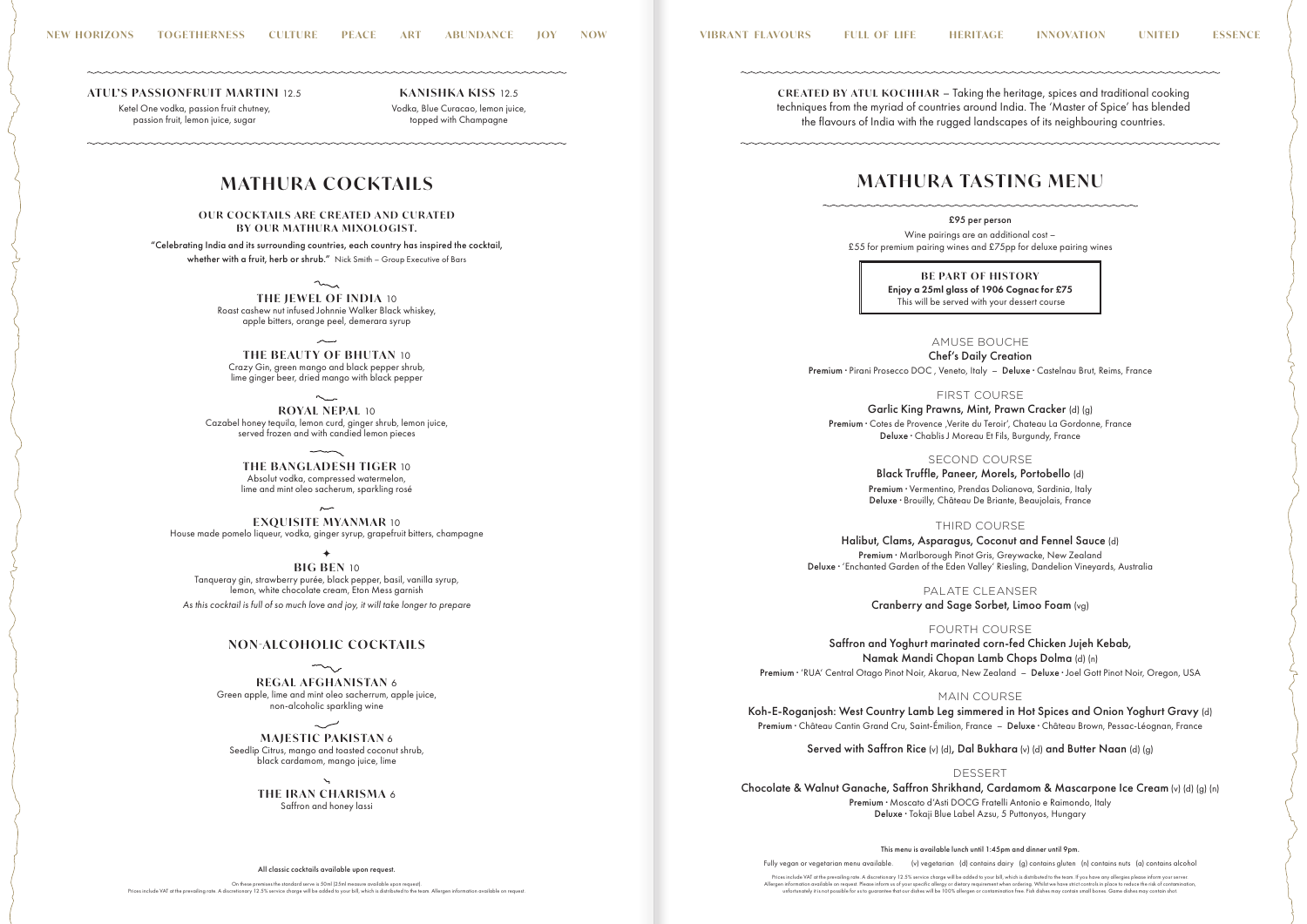(vg) vegan (v) vegetarian (d) contains dairy (g) contains gluten (n) contains nuts (a) contains alcohol (vg) vegan (v) vegetarian (d) contains dairy (g) contains gluten (n) contains nuts (a) contains alcohol

Prices include VAT at the prevailing rate. A discretionary 12.5% service charge will be added to your bill, which is distributed to the team. If you have any allergies please inform your server.<br>Allergen information availa



**BASKET OF POPPADOMS** (v) (d) 6 served with mango and cranberry chutney

# **STARTERS**

Atul's Chicken Tikka Pie (d) (a) 15 Tandoor-smoked chicken tikka masala pie with cranberry and raw mango chutney

Persian Vegetarian Kebab Platter (v) (d) 20 (38 for a sharing platter) A feast of: Tandoor smoked paneer, tapioca pearls seekh kebab, spinach tikki, grilled soya chaap with pickles

Lucknow Chaat (v) (d) 17.5 A selection of chaat: Crispy potato, yellow peas ragda, spring vegetable fritters served with yoghurt foam & tamarind jelly chaat

Black Truffle (v) (d) 19 Spiced paneer stuffed morels, portobello puree and shimji pickle

Stir-fried Sata Bhajiyun (vg) 9 Sindhi home-style seven vegetables cooked with cumin, tomato, spinach and fenugreek

Persian Kebab Platter (d) (n) 22 (42 for a sharing platter) A feast of: Saffron and yoghurt marinated corn-fed chicken jujeh kebab, sumac and walnut beef torsh kebab, namak mandi chopan lamb chops minced lamb koobideh kebab, dolma

## **SIDES**

Kabuli Chickpeas (vg) 9 Overnight tea-soaked pindi chole, cooked with dry mango and pomegranate seeds

> Mathura Signature Dal Bukhara (v) (d) 9 Afghani 36 hour slow-cooked black lentil and kidney beans

> > Panchmel Yellow Dal (vg) 8 Five lentils tempered with cumin and garlic

Saffron Rice (v) 6 / Steamed Rice (vg) 5

Cucumber Mint Raita (v) (d) 4 Persian Salad with Pomegranate Molasses (vg) 4 Masala Onion Salad (vg) 3

Prices include VAT at the prevailing rate. A discretionary 12.5% service charge will be added to your bill, which is distributed to the team. If you have any allergies please inform your server.<br>Allergen information availa

Paneer Kadhai (v) (d) 24 Paneer cooked with pepper and onion sauce

# **B R E A DS**

Cheese and Chilli Naan (v) (d) (g) 5 Paratha  $(v)$  (d) (g) 5 Garlic Naan (v) (d) (g) 4 Naan (v) (d) (g) 4 Roti  $(vg)$   $(g)$  4 Vegetable Stuffed Kulcha (v) (d) (g) 5 Assorted Bread Basket (v) (d) (g) 11

# **MATHURA – A LA CARTE**

Lehsuni King Prawns (d) (g) 20 Scottish grilled garlic king prawns, mint chutney, prawn cracker

# **M A INS**

Tibetan Chilli Chicken (g) 26 Chinese hakka style egg noodles, ginger, garlic, onion, capsicum, pak choi and fresh green chilies

Cornish Cod Macher Curry (d) 36 Pan-seared cod, grilled asparagus, clams, mild coconut & fennel sauce

> Atul's Butter Chicken (d) 31 Tandoor cooked corn-fed chicken tikka simmered in a plum tomato and fenugreek gravy

Aubergine Khoresh (vg) 26 Roasted aubergine, tomato, sour grapes, yellow peas stew with potatoes

Koh-E-Rogan Josh 31 West Country lamb leg simmered in hot spices and red onions gravy

Paneer Makhani (v) (d) 24 Tender paneer simmered in a plum tomato and fenugreek gravy

## **ATUL'S CLASSIC FAVOURITES**

Chicken Tikka Masala (d) 28 Tandoori chicken tikka simmered in a onion, tomato and butter gravy

Lamb Rogan Josh (d) 29 Tender pieces of lamb cooked with Kashmiri red chillies and garlic

Awadhi Lamb Biryani (d) 31 – Awadhi Veg Biryani (v) (d) 28 From the Royal Kitchens in Lucknow; fragrant basmati rice cooked with lamb (or vegetables), along with delicate spices served with cucumber raita

> Prawn Malai Curry 31 Prawns cooked in coconut, cardamom and mace sauce

Chicken Tikka Biryani (d) 31 Layered and cooked fragrant basmati rice with chicken tikka, aromatic spices, served with cucumber raita